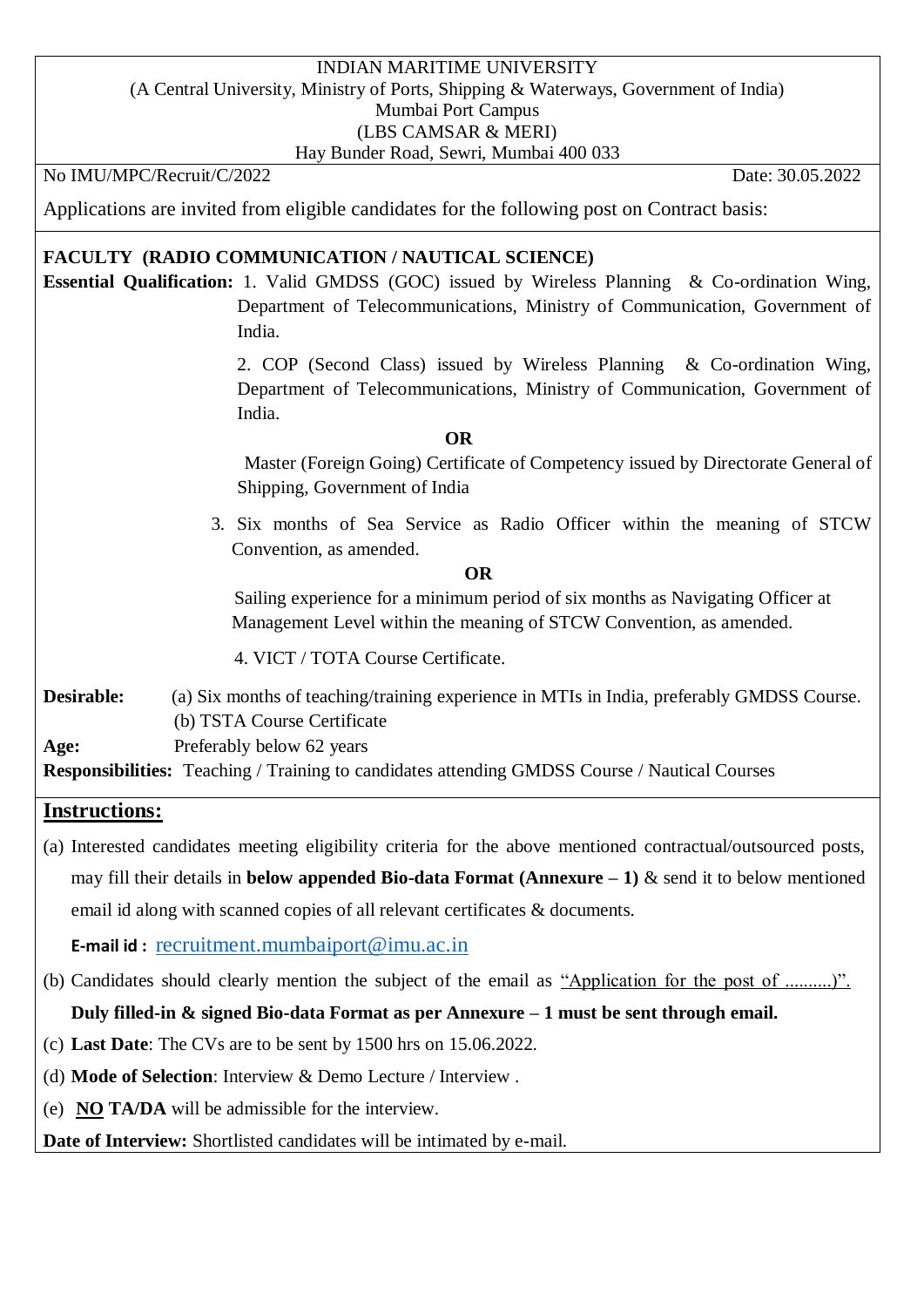

## **INDIAN MARITIME UNIVERSITY Mumbai Port Campus (LBS CAMSAR & MERI) Hay Bunder Road, Sewri Mumbai – 400 033**

Application for the post of : Faculty (Radio Communication / Nautical Science)

# **PERSONAL DETAILS**

|     | (in Block letters)  |                                                                                   |  |
|-----|---------------------|-----------------------------------------------------------------------------------|--|
|     |                     | Date of Birth: _______________(dd/mm/yyyy) Age: __________(as on 15.06.2022)      |  |
|     |                     |                                                                                   |  |
|     |                     | ,我们也不能在这里的时候,我们也不能在这里的时候,我们也不能会在这里的时候,我们也不能会在这里的时候,我们也不能会在这里的时候,我们也不能会在这里的时候,我们也不 |  |
|     |                     |                                                                                   |  |
|     |                     |                                                                                   |  |
|     | ID details:         |                                                                                   |  |
|     |                     |                                                                                   |  |
| (b) | <b>PAN Card No:</b> |                                                                                   |  |
|     |                     | (a) Current Position/ Last Position held (as applicable): ______________________  |  |
|     |                     |                                                                                   |  |
|     |                     |                                                                                   |  |
|     |                     |                                                                                   |  |

**9. Notice Required to Join:**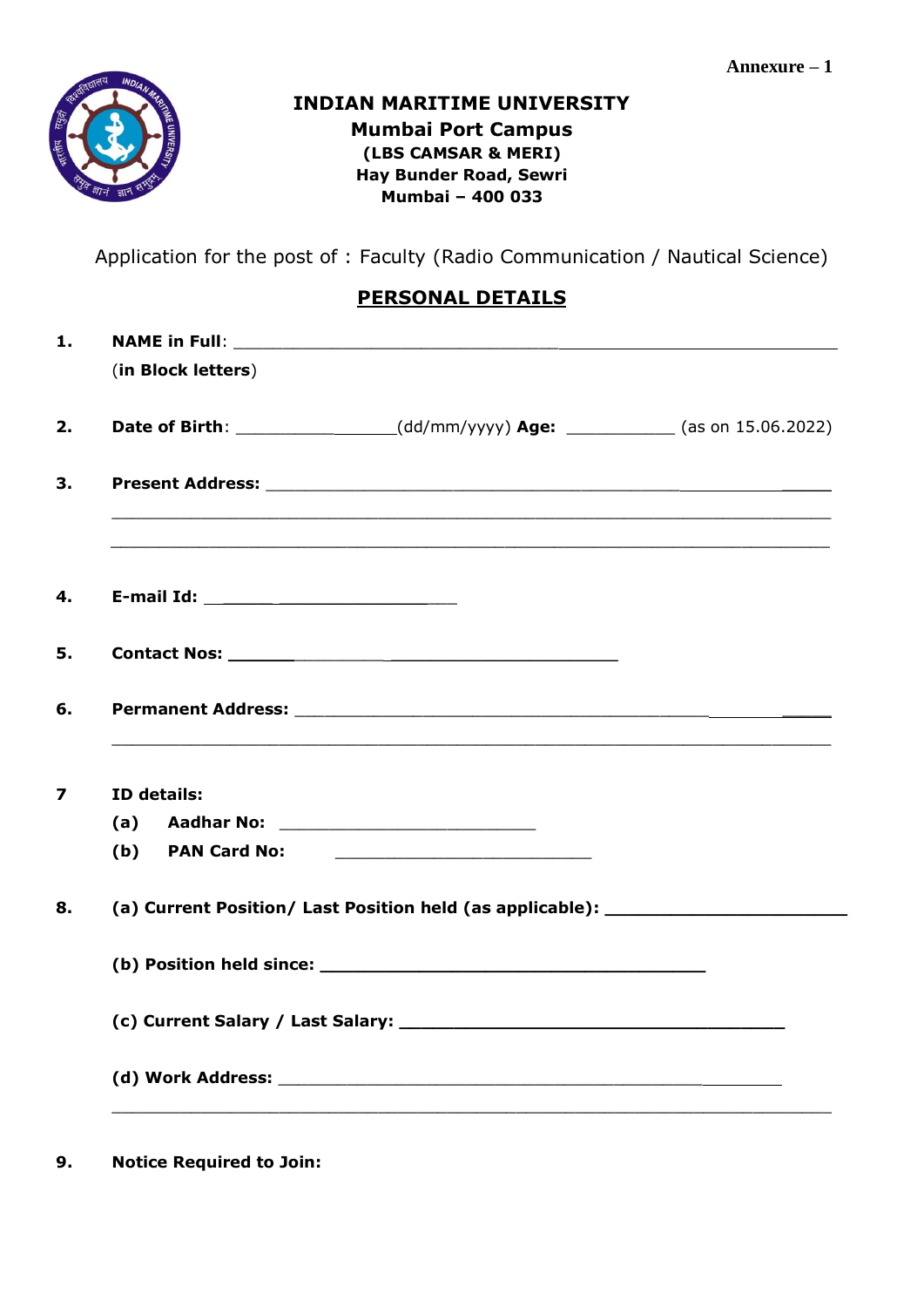### **10. Furnish Details in below Check List:**

| Ser.              | <b>Name of Qualification/Experience</b>                                                                                                                                                                                                                                                                              | YES/NO | Remarks,<br>If any |
|-------------------|----------------------------------------------------------------------------------------------------------------------------------------------------------------------------------------------------------------------------------------------------------------------------------------------------------------------|--------|--------------------|
|                   | <b>Essential Qualification:</b>                                                                                                                                                                                                                                                                                      |        |                    |
| $\mathbf{1}$      | Valid GMDSS (GOC) issued by Wireless Planning &                                                                                                                                                                                                                                                                      |        |                    |
|                   | Co-ordination<br>Wing,<br>Department<br>of                                                                                                                                                                                                                                                                           |        |                    |
|                   | Telecommunications, Ministry of Communication,                                                                                                                                                                                                                                                                       |        |                    |
|                   | Government of India.                                                                                                                                                                                                                                                                                                 |        |                    |
| $\overline{2}$    | COP (Second Class) issued by Wireless Planning $\&$<br>Co-ordination<br>Wing,<br>Department<br>of<br>Telecommunications, Ministry of Communication,<br>Government of India.<br><b>OR</b><br>Master (Foreign Going) Certificate of Competency<br>issued by Directorate General of<br>Shipping,<br>Government of India |        |                    |
| 3                 | Six months of Sea Service as Radio Officer within the<br>meaning of STCW Convention, as amended.<br><b>OR</b><br>Sailing experience for a minimum period of six<br>months at Management Level within the meaning of<br>STCW Convention, as amended.                                                                  |        |                    |
| $\overline{4}$    | VICT / TOTA Course Certificate.                                                                                                                                                                                                                                                                                      |        |                    |
| <b>Desirable:</b> |                                                                                                                                                                                                                                                                                                                      |        |                    |
| (a)               | Six months of teaching/training experience in MTIs in<br>India. Preferably GMDSS Course.                                                                                                                                                                                                                             |        |                    |
| (b)               | <b>TSTA Course Certificate</b>                                                                                                                                                                                                                                                                                       |        |                    |

## **11. Furnish details of Essential Qualification / Essential Requirements:**

| <b>Ser</b> | Name of Essential Qualification /<br>Requirement | <b>Year of</b><br><b>Completion</b> | <b>Remarks</b> |
|------------|--------------------------------------------------|-------------------------------------|----------------|
|            |                                                  |                                     |                |
|            |                                                  |                                     |                |
|            |                                                  |                                     |                |
|            |                                                  |                                     |                |

## **12. Furnish details of Experience:**

| Ser | Name of<br>Department/Organization<br>Company | <b>Designation</b><br>/Post | Grade Pay/<br><b>Pay Level</b><br>/Consolidated<br><b>Salary</b> | $From - To$<br>(Duration) | <b>Nature of</b><br><b>Duties</b> |
|-----|-----------------------------------------------|-----------------------------|------------------------------------------------------------------|---------------------------|-----------------------------------|
|     |                                               |                             |                                                                  |                           |                                   |
|     |                                               |                             |                                                                  |                           |                                   |
|     |                                               |                             |                                                                  |                           |                                   |
|     |                                               |                             |                                                                  |                           |                                   |